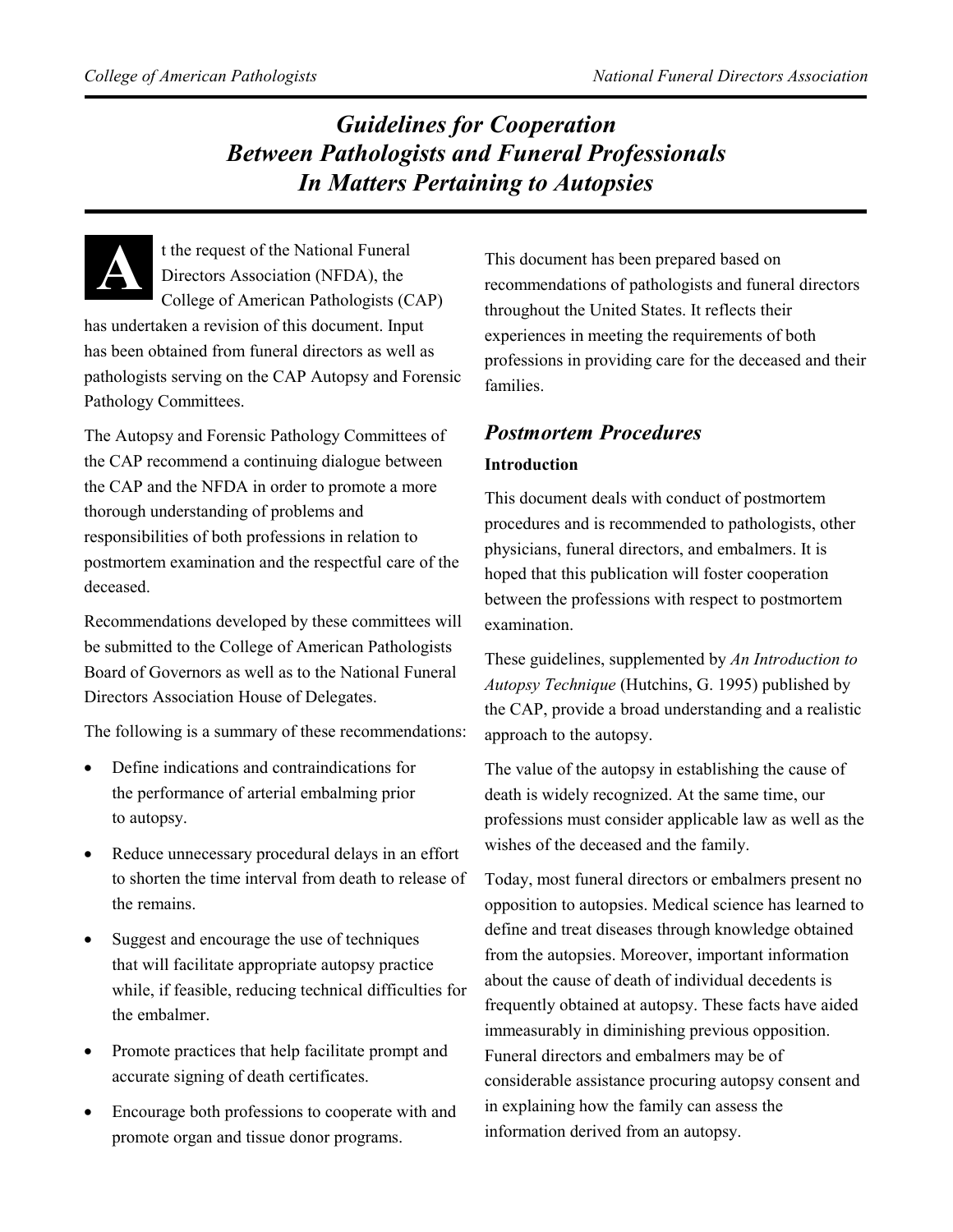It is important that pathologists and other physicians be cognizant of the role of the funeral director when death occurs. The bereaved family entrusts to his care details for preparation, funeral, and final disposition of the remains. Funerals are planned according to a carefully timed schedule. Such a schedule is predicated upon the prompt release of the body by the institution or the pathologist. An undue delay in the release of the body may upset plans that have been made, causing inconvenience, anguish, and concern to the bereaved family. Therefore, the time interval between death and the release of the remains should be kept as short as reasonably practical.

The funeral professional also should be aware of the role and responsibility of the pathologist in the performance of the autopsy. A hastily performed autopsy may overlook subtle and salient factors or evidence. It may reduce the value of the examination. The pathologist may also be faced with delays due to an inability to contact the next of kin, insufficient history, complex medicolegal issues, or time-consuming adjunctive studies. Organ and tissue procurements can also delay the ultimate release of the body.

Pathologists and funeral directors are encouraged to review periodically with their staff the recommendations set forth in this document.

#### **General Considerations**

It is always preferable, and in many circumstances mandatory, to perform an autopsy prior to, rather than after, embalming. Gross tissue changes are much better appreciated when the body has not been embalmed. Arterial embalming can alter the appearance of injuries as well as other gross and microscopic findings. Embalming may interfere with the collection of information vital to forensic investigations, family counseling, medical education, and research, particularly in infant and child deaths. Some types of specimens must be obtained before embalming. Accordingly, embalming prior to autopsy is

inappropriate whenever the death investigation requires fresh tissue or body fluids for toxicologic, microbiologic, cytogenetic, biochemical, or molecular genetic studies. Medicolegal cases should not be embalmed or altered in any way prior to autopsy.

In certain situations, arterial embalming prior to the autopsy can benefit both the mortician and the pathologist. In cases where the decedent was infected with Human Immunodeficiency Virus (HIV) or hepatitis, prior arterial embalming may help to decrease the potential for infections. When there is a significant delay between death and postmortem examination, the gross histological appearance will be far better preserved if the body has been arterially embalmed rather than refrigerated. Preliminary arterial embalming obviates the need to dissect and preserve the major branches of the aorta for later use during embalming. The deceased human body is subject to progressive skin changes (i.e., post mortem staining and lividity) that cannot be effaced by the embalmer. These are readily prevented by prompt arterial injection.

Refrigeration delays decomposition, but it also impedes and complicates the work of the embalmer. Therefore, prolonged refrigeration should be used in the funeral profession only when it is reasonably necessary and arterial embalming is not feasible. The body should be kept refrigerated at  $4^{\circ}$  to  $8^{\circ}$  C (38 $^{\circ}$  to  $40^{\circ}$  F). A goal of six hours maximum delay between the death and embalming is ideal but often is not practical. To achieve this goal requires close cooperation and coordination of the efforts of all concerned

### *Care after Death*

When the body is removed to the morgue, it should be placed supine with the head straight and elevated and the hands folded over the abdomen. In order to keep the hands and arms in this position, it is recommended that wide, cotton padded gauze strips be placed around the arms, above the elbows, and tied across the chest.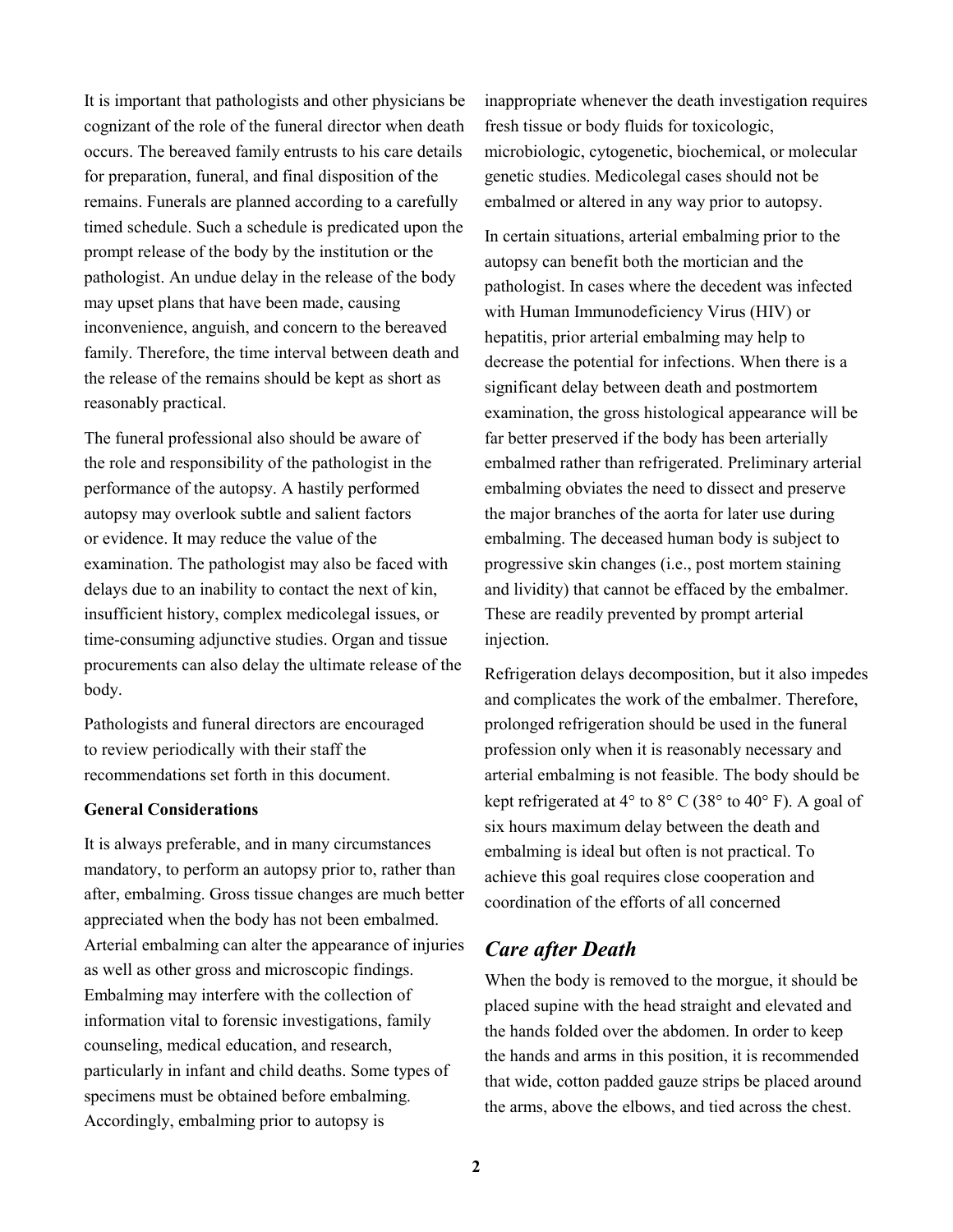All externally visible medical devices should be left in place.

The body should be placed in an OSHA-compliant covering and be promptly refrigerated to minimize postmortem changes. A loose fitting impervious body bag is ample containment in most cases. A clean white sheet is recommended for covering the body. To ensure accuracy in identification before performing the autopsy, all bodies should be identified by wristband and/or toe tag.

If permission for an autopsy is sought, the nature and extent of the autopsy should in no way be misrepresented. The hospital staff should not use coercion or threats to obtain consent to an autopsy. Hospital employees should not attempt to influence relatives of the deceased in regard to the choice of a funeral home. In most cases, medicolegal autopsies do not require permission from the next of kin.

In those instances in which an autopsy is to be performed in the funeral home, the hospital should furnish the funeral director a duplicate signed autopsy permit. Families should be told that some funeral homes impose additional fees when an autopsy is performed, and they should be advised to contact the funeral home if this possibility is of concern. Workplace safety, as required by OSHA, is the joint responsibility of the pathologist and the funeral home when an autopsy is performed in the funeral home.

### *Funeral Director*

The funeral director should not attempt to dissuade the family from granting permission for an autopsy or attempt to effect a change of mind once permission has been granted. The funeral director should not call at the hospital for the body until release has been obtained. It is recommended that the funeral director communicate directly with the pathologist if any question arises in connection with the performance of an autopsy. As a convenience to the family and as a courtesy to the pathologist, the funeral director may allow an autopsy

or external examination to be performed in the funeral home.

If, for urgent reasons such as out-of-town transfer of the body, preparations must be expedited, the pathologist should be notified in order to facilitate cooperation with the funeral director in timely release the body.

Inquiries by the family concerning autopsy findings should be referred by the funeral director to the attending physician or the pathologist.

Under no circumstances should a funeral director allow an undraped autopsied body to be viewed by other than duly authorized personnel, physicians, and law enforcement officers. Nor should the director discuss with the family of the deceased the details or the extent of the autopsy. Except for legally required identification, families should be encouraged to view the body at the funeral home rather than the morgue.

Problems created by autopsy techniques should be candidly discussed and resolved directly between the funeral director and the pathologist. The funeral director should refrain from embalming the cavities immediately following arterial injection if there is a reasonable expectation that authorization for an autopsy might be forthcoming. The funeral director or embalmer may also recognize medicolegal cases that may not have been reported to the local coroner/ medical examiner. A funeral director/embalmer who suspects that a deceased person may have died in a suspicious manner is obliged to notify local authorities. Vigilance may facilitate the proper investigation of suspicious deaths.

## *Pathologist*

When the pathologist anticipates a delay in autopsy performance, the pathologist should so notify the funeral director. In a medicolegal autopsy, extensive dissections may be necessary to determine the cause of death, document the extent of injuries, or recover projectiles. Where an autopsy that may complicate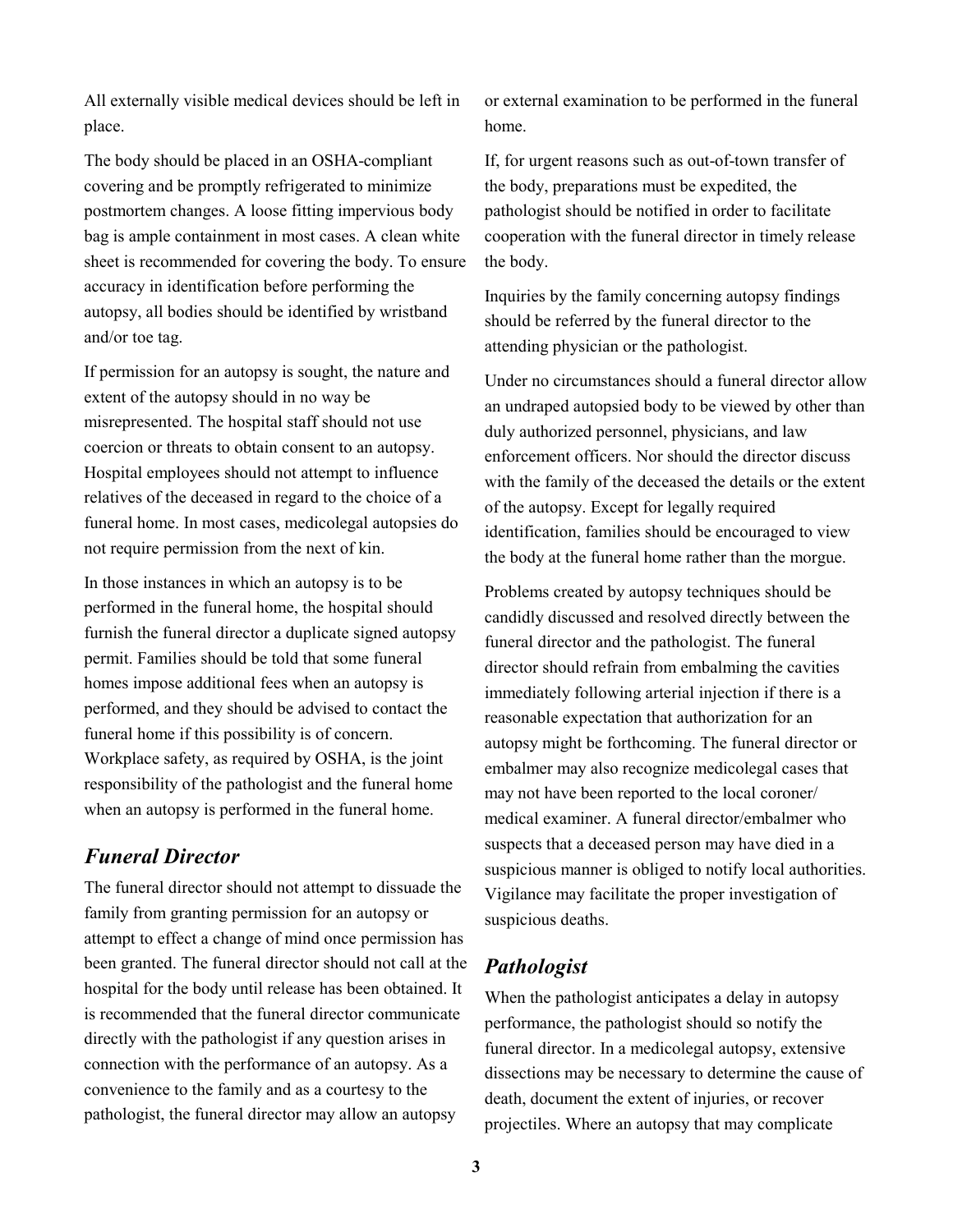embalming procedures is contemplated, the pathologist should promptly communicate with the embalmer.

Upon completion of the examination, the pathology department, hospital, coroner, medical examiner, or other facility should notify the funeral director. The funeral director should be made aware of any potential hazard such as contagion or radioactivity that might be present. The pathologist should promptly transmit the findings to the attending physician in order to facilitate the prompt completion of the death certificate.

Autopsy incisions should be sharply and cleanly cut. A "Y" incision is recommended for routine use in both sexes. In women, consideration must be given to the possible type of clothing that might be used, as well as breast development, and concealment of the sutured incision. A modified "Y" incision might be optimal in these circumstances. Non-routine incisions are sometimes employed, as needed in the judgment of the pathologist, or as stipulated by the terms of the autopsy permit.

Should it be necessary to turn the body over, the forehead should be placed on a padded support, sufficiently high to prevent the face from touching the table. Care should be exercised to protect the entire face and forehead from possible bruises, abrasions, or other marks.

In the performance of a cranial examination, the scalp should generally not be reflected anterior to a normal hairline. Prolonged reflection beyond this point may create a crease in the skin that may be difficult for the embalmer to efface. The recommended technique for cranial examination is a transverse incision of the scalp, made from mastoid to mastoid, posterior to the vertex of the skull. In the removal of the calvarium, the temporal muscles should generally not be excised; rather, a single horizontal cut with the reflection of the muscles should be made to allow for appropriate saw cuts. To avoid overriding of the replaced calvarium, it is suggested that the occipital bone be cut as far posteriorly as possible. Anterior cuts should always be

above the hairline. The lateral cuts through the calvarium in the temporal area should form an obtuse angle. Upon completion of the examination, a small amount of absorbent material should be placed within the cranial cavity and the calvarium replaced with a few sutures in the scalp to hold the calvarium in position temporarily. During the performance of the cranial examination of an embalmed body, care should be exercised to minimize distortion of facial features.

Incisions in the posterior or lateral abdominal or thoracic walls should be avoided, if possible. Incisions close to the anterior midline should be utilized whenever possible. The breast plate should be disarticulated at the sternoclavicular joints and completely removed. Upon completion of the autopsy, the breast plate should be replaced. The testes should be removed through the inguinal canals. In removing the rectum, the stump should be ligated and care taken not to cut the rectum too close to the anus. The pelvic floor should not be cut unless needed in special cases such as forensic autopsies or evaluation of malignancies or complex malformations of pelvic organs. Similar procedures should be utilized in removing the uterus. It is recognized that in some cases (e.g., sex crimes), a more detailed dissection of the pelvic region may be indicated.

The key to successful embalming is adequate access to large arteries. Long stumps with ligatures should be left on the major vessels arising from the aortic arch whenever the arch must be removed. In removing the neck organs, the carotid and subclavian arteries should be dissected free and left intact. Major branches from these vessels should be tied. Unless necessary, the common, internal and external iliac arteries should not be incised or severed as these arteries are used for injection in the inferior portions of the trunk and extremities. Transection of peripheral blood vessels is to be avoided if at all possible. The carotid arteries may be tied off with long ligatures. If the carotid is cut, the stump may be identified and tied off with a long suture.